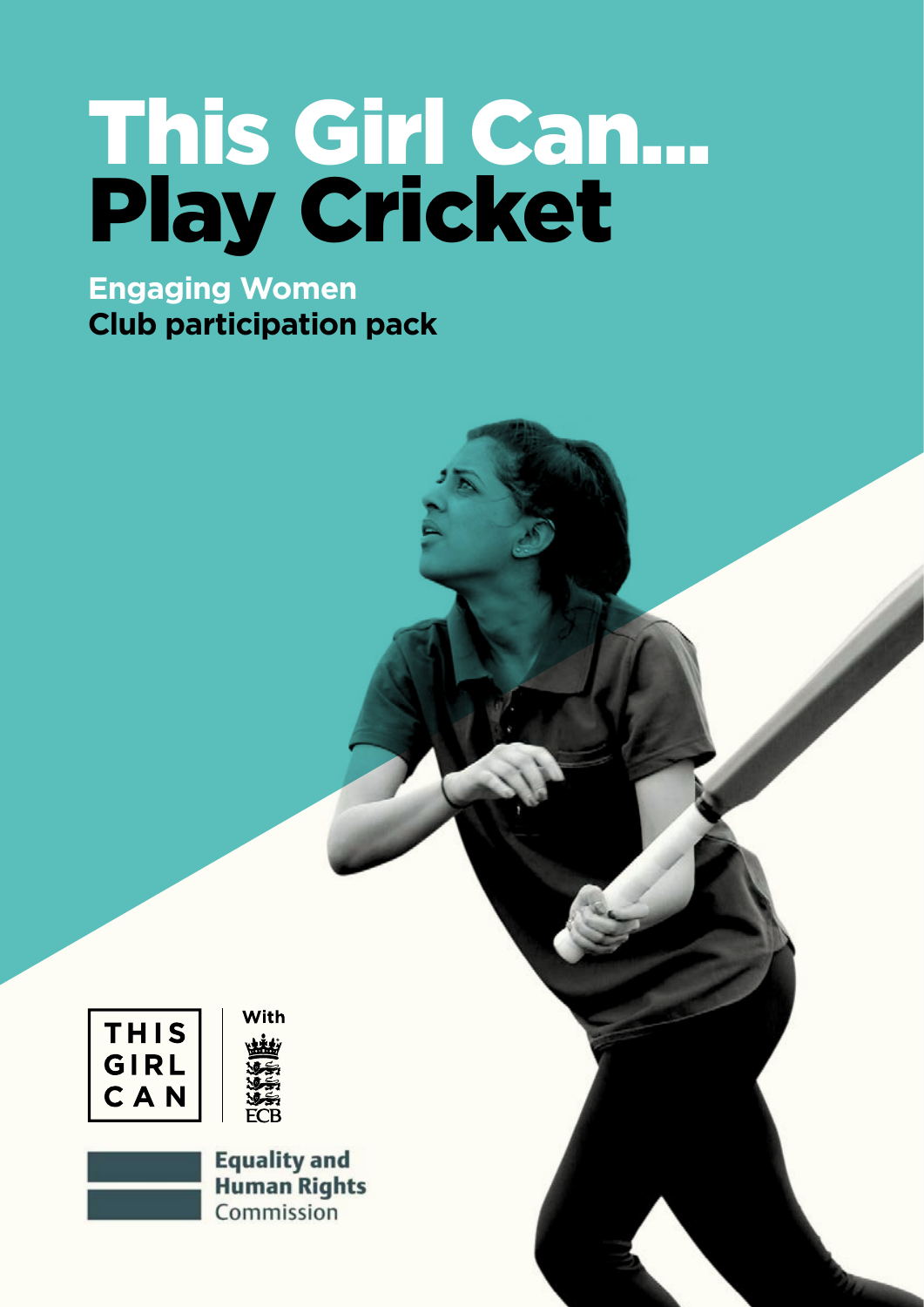## Contents

#### **Welcome 03 13 Why do it? 05 14 How to get started 10 17 Right environment 11 18**

**Right offer**

**Right people**

**Right session**

**How to recruit players**



**Contacts & useful links**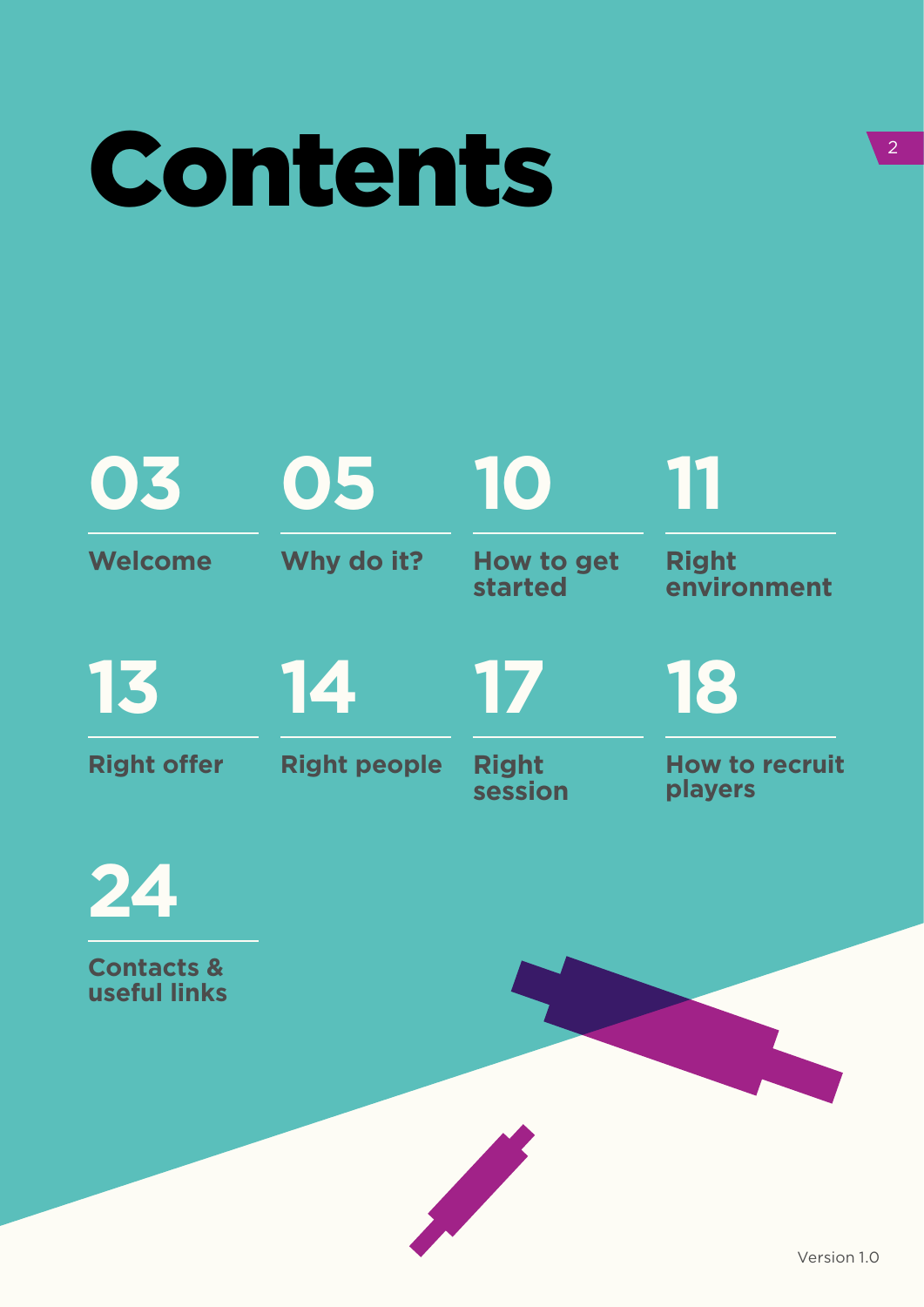## Welcome

Thank you for signing up to be a part of the ECB's 'This Girl Can… play cricket' campaign.

Over the last decade significant steps have taken place to increase participation within women's and girls' cricket – in particular through the state school cricket programme Chance to Shine. Over one million girls in more than 7,000 schools have now played the game, and the number of cricket clubs involved in developing womens' and girls' cricket has increased from 93 to more than 615.

However, our research has demonstrated that the 'traditional cricket offer', consisting of longer 40-50 over versions of the game, played in white clothing and with a hard ball is not always appealing to women who are new to the game. We therefore need to work together and look at doing things a bit differently. With this pack we hope that we have given you the resources, guidance and ideas to do just that.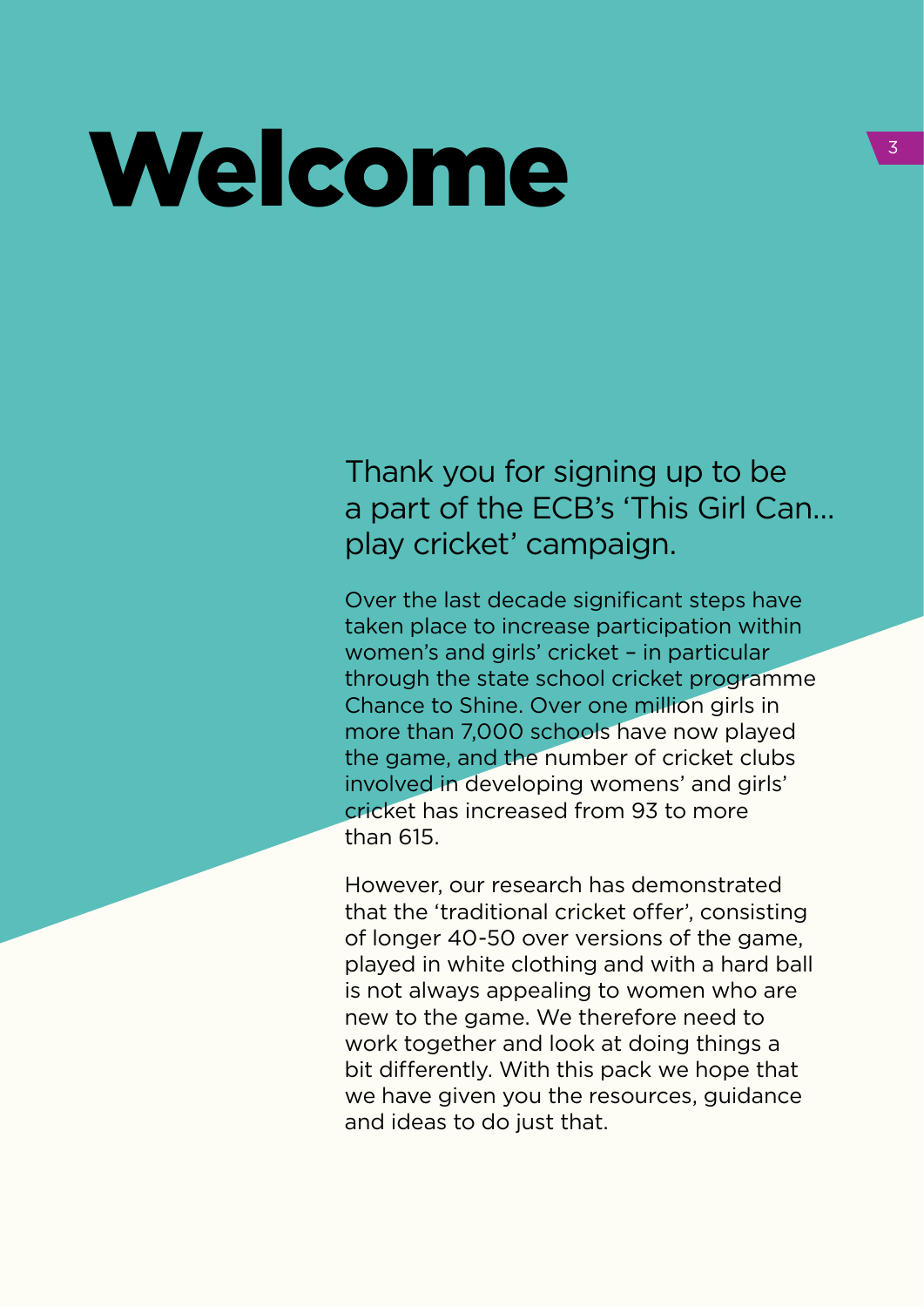Sport England's This Girl Can campaign has been brilliant in galvanising support for women's sport across the board. Two million fewer women than men play sport regularly from 14 to 40 years old, but 75% say that they want to be more active – as long as the right offer exists.

We have a real opportunity to use the momentum created by This Girl Can to promote cricket as a fun, social game that women and girls can play with their friends and without fear of judgment.

Thank you again for getting involved and for helping to ensure that 'This Girl Can… play cricket'.



**Clare Connor** Director of England Women's Cricket

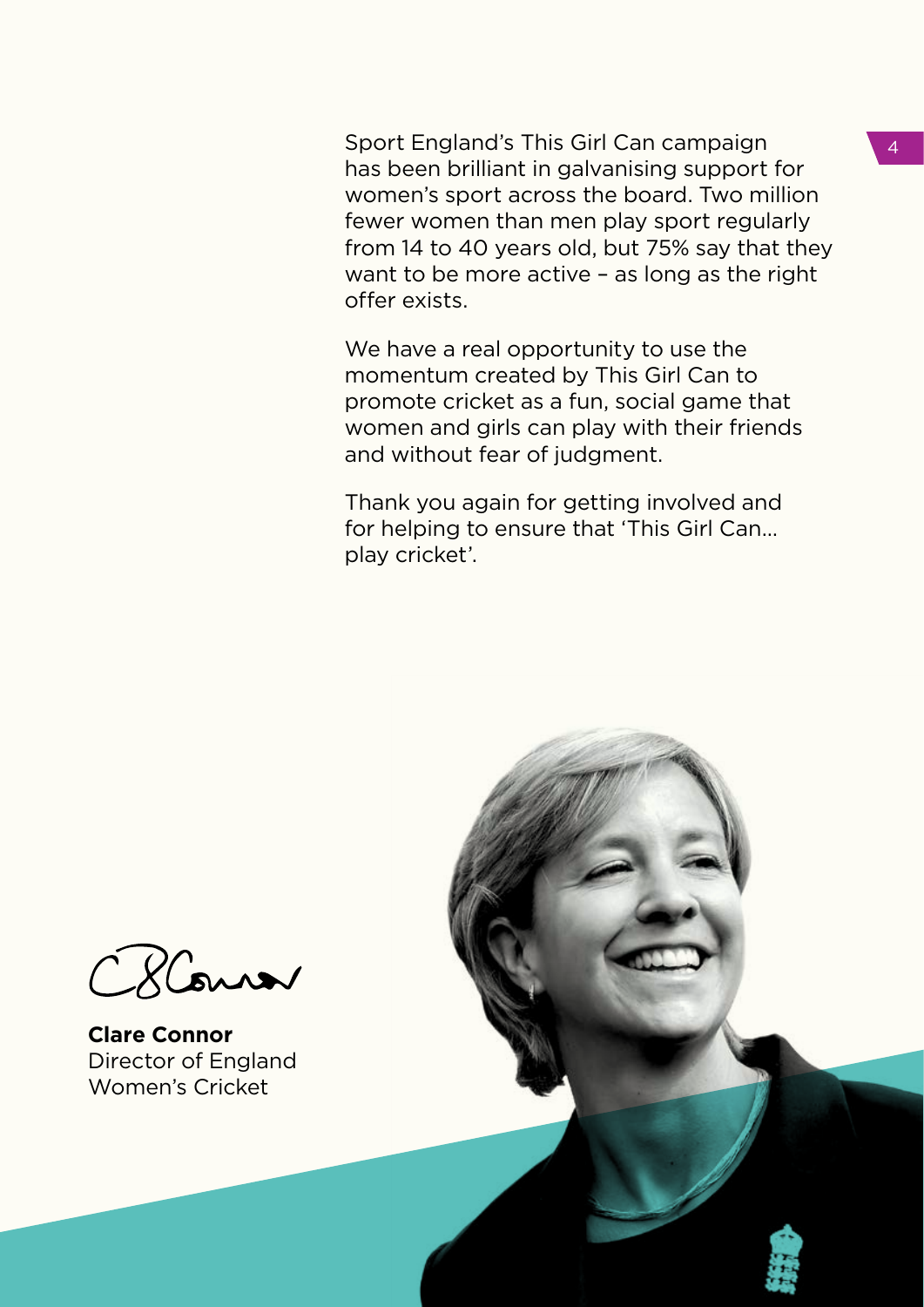# Why do it?

**The opportunity**



 $* 14 +$ \* Sport England & Street Games' Us Girls research ECB's 'This Girl Can… play cricket' has been brilliant in galvanising support for women across England and Wales.

Two million fewer women than men play sport regularly from 14 to 40 years old, but 75% say they want to be more active – as long as the right offer exists. For girls, ball sports seem to be the preferred choice; girls are able to chat whilst taking part.\*\*

Whilst women's cricket has seen a steady increase in popularity in the past 15 years, currently there are over 10 million women aged 14 to 40 across England and Wales, with over 3 million not active and with over a massive 7 million women wanting to be more active.

This presents a great opportunity for your club.

#### **This Girl Can… play cricket is an opportunity:**

- To offer cricket in a fun, social environment that women can play with their friends
- For women to enjoy playing cricket without fear of judgment
- To welcome more people into the cricketing community and your club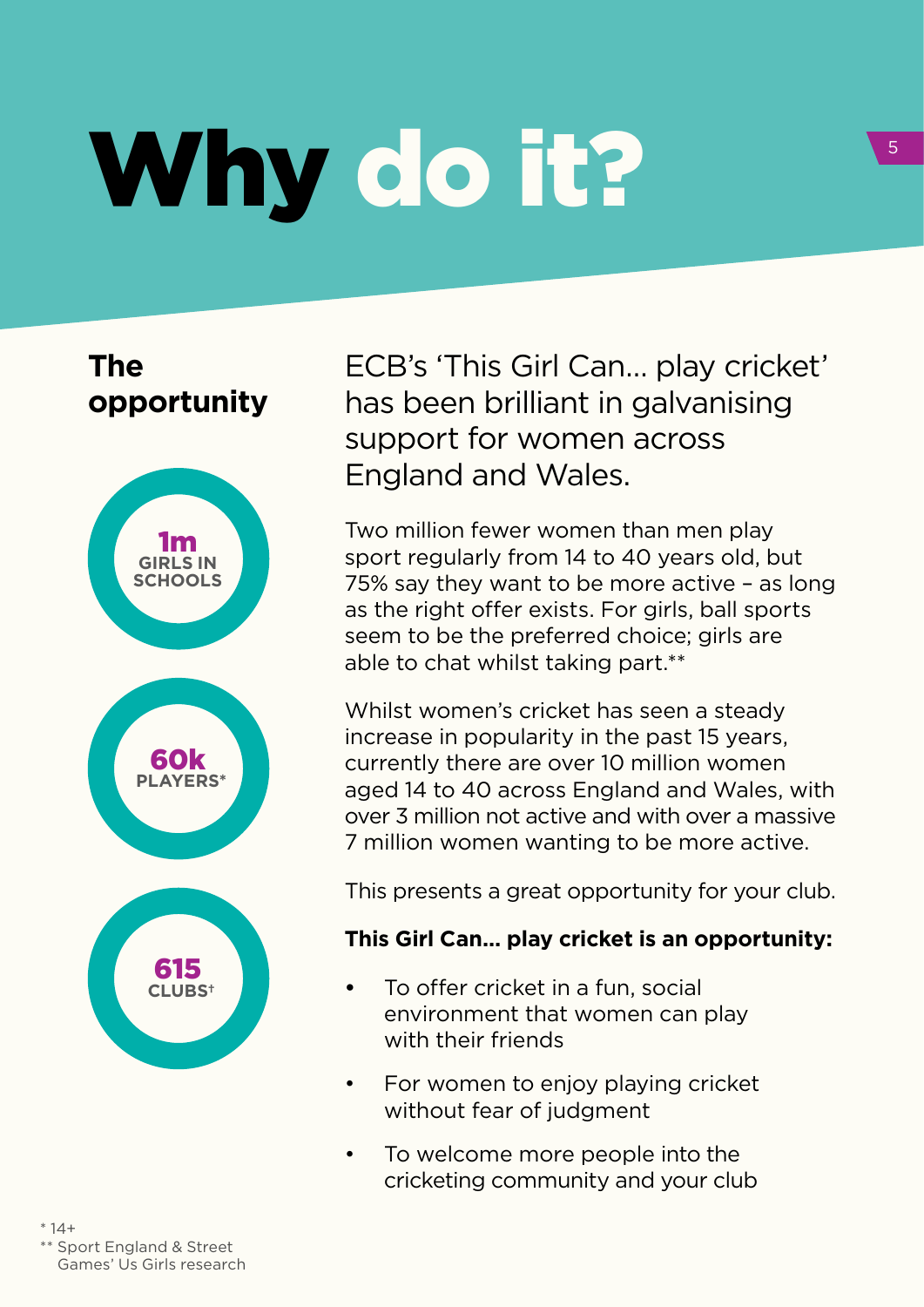## **What motivates <b>What motivates What motivates**

Women have many different motivations for taking part in cricket. Here are some reasons why women want to play sport. Research has identified six main motivating factors why women participate in sport, which can work either simultaneously or independently. To attract more women into cricket we need to relate and respond to these motivations.

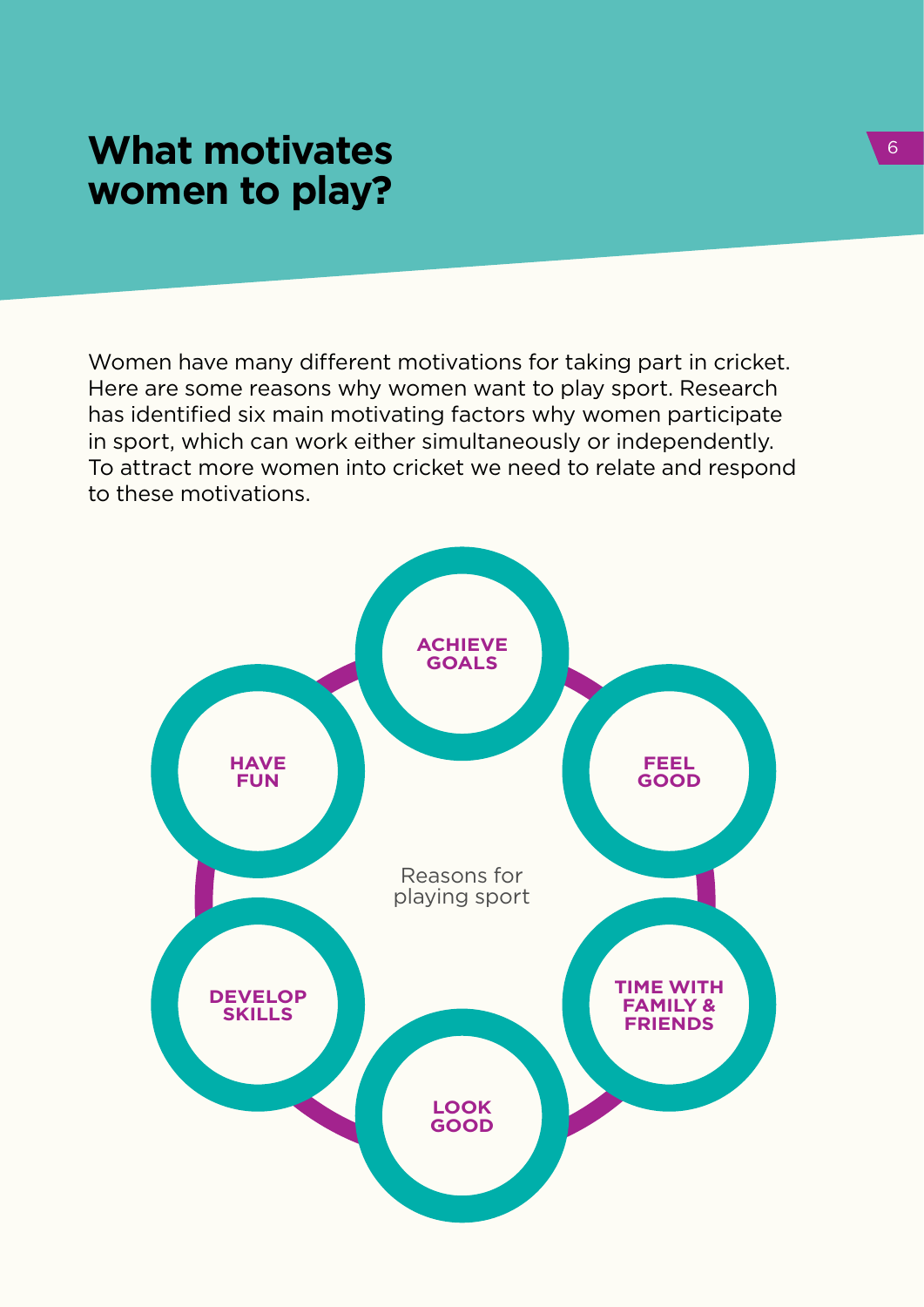## **How does cricket make women feel?**

Below are the responses from female cricketers when we asked how cricket makes them feel.



**So, as a club what can you do to meet the needs of women?**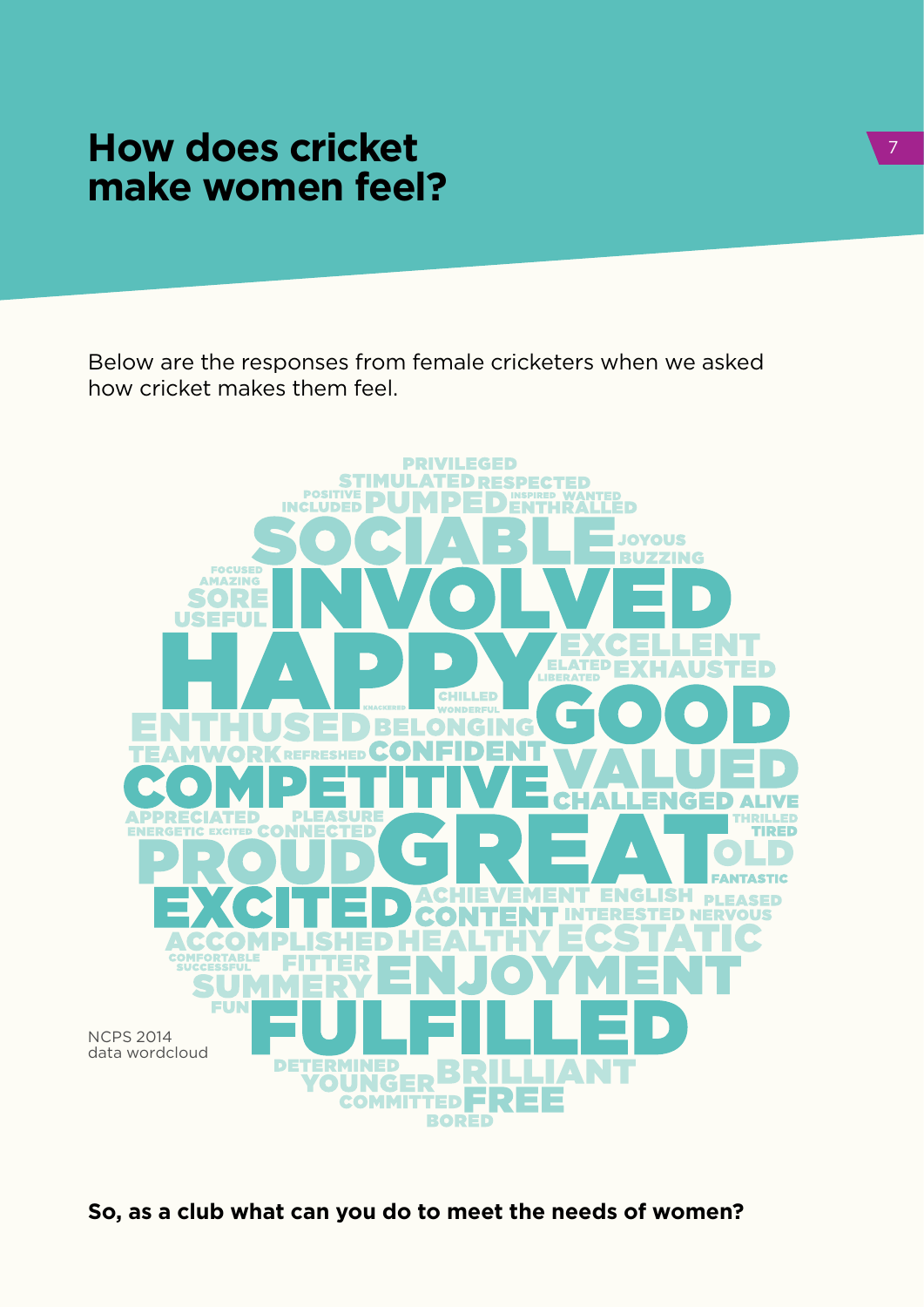## **Barriers** What's stopping women from enjoying more sport?

There are a number of barriers that have been identified that prevent women from playing and engaging in sport:

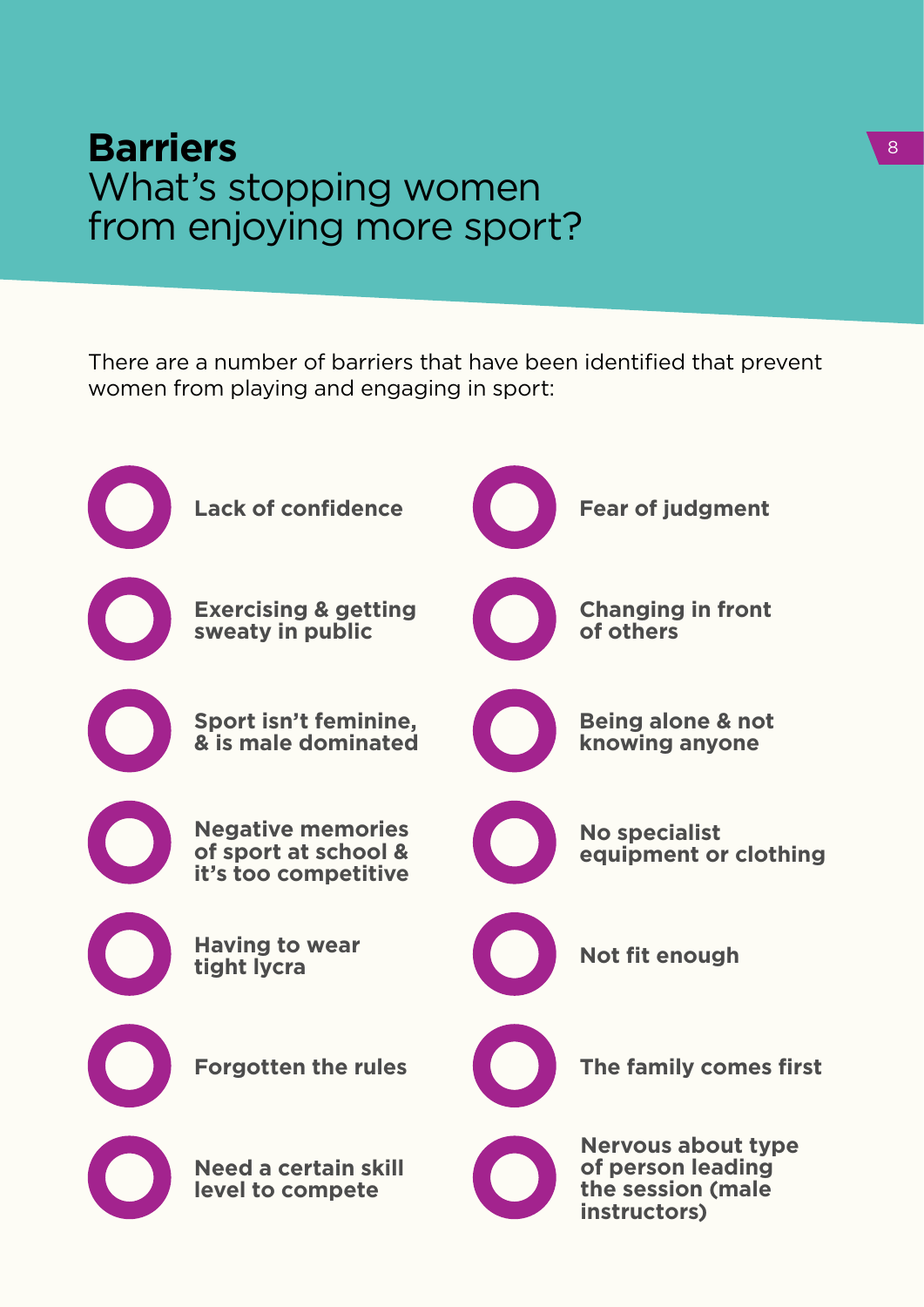## **Value to your club**

**The benefits** Cricket clubs have a real opportunity to welcome women from within the community who are looking to become more active. Whether joining as new players or volunteers, active or not, they have the potential to add a lot of value to club life and can ensure a thriving and sustainable cricket club central to community life. Some of the benefits of introducing women to your cricket club include:



**More members**





**More men & children involved\***

**Heart of your community**



**More volunteers**



\* Research shows it is more likely for the whole family to be involved in something when women are involved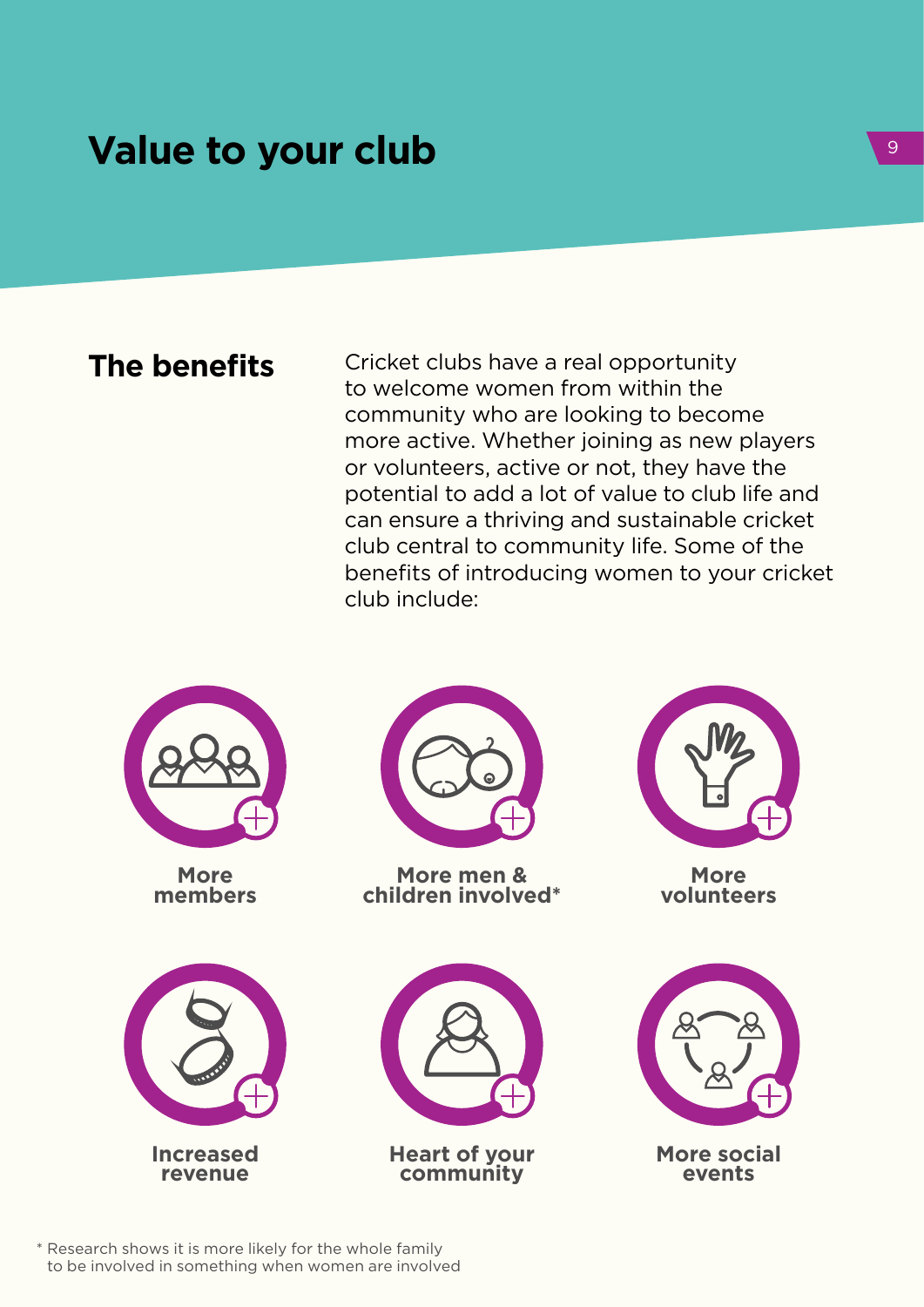## How to get started

### **Next steps for clubs**

Now you are aware of the opportunity for your club, the four boxes below will highlight the topics for the next steps, which are explained on the following pages.

| <b>Right environment</b>   | <b>Right offer</b>      |
|----------------------------|-------------------------|
| Fun, social<br>& welcoming | Activities<br>that work |
|                            |                         |
|                            |                         |
| <b>Right people</b>        | <b>Right session</b>    |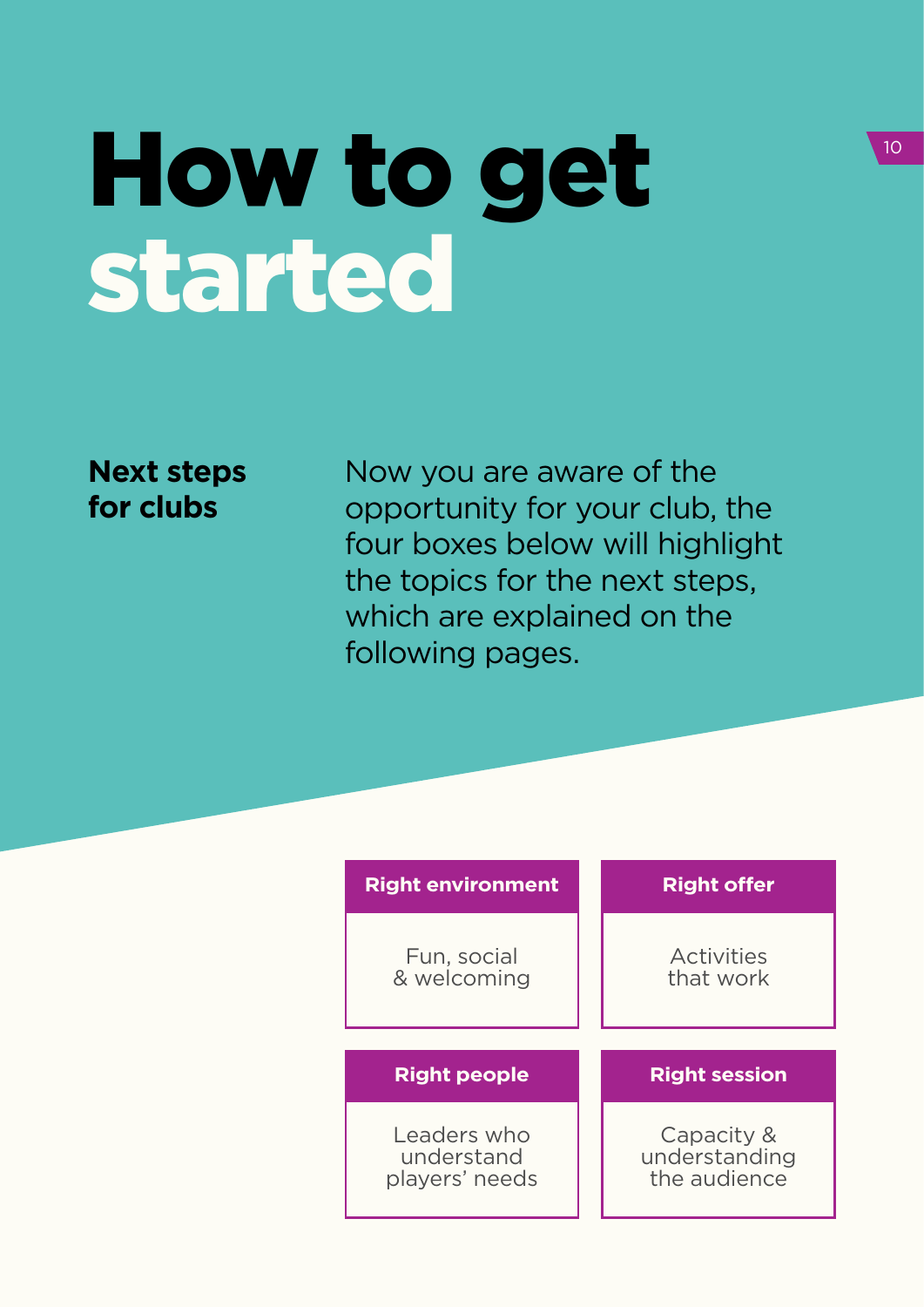## Right environment

This section aims to provide some basic practical considerations you can make to demonstrate you are thinking about women in your club.

Because we know first impressions count, the appearance and feel of your club will be essential in keeping women involved.

On the following pages there are things to consider when creating a more welcoming environment.

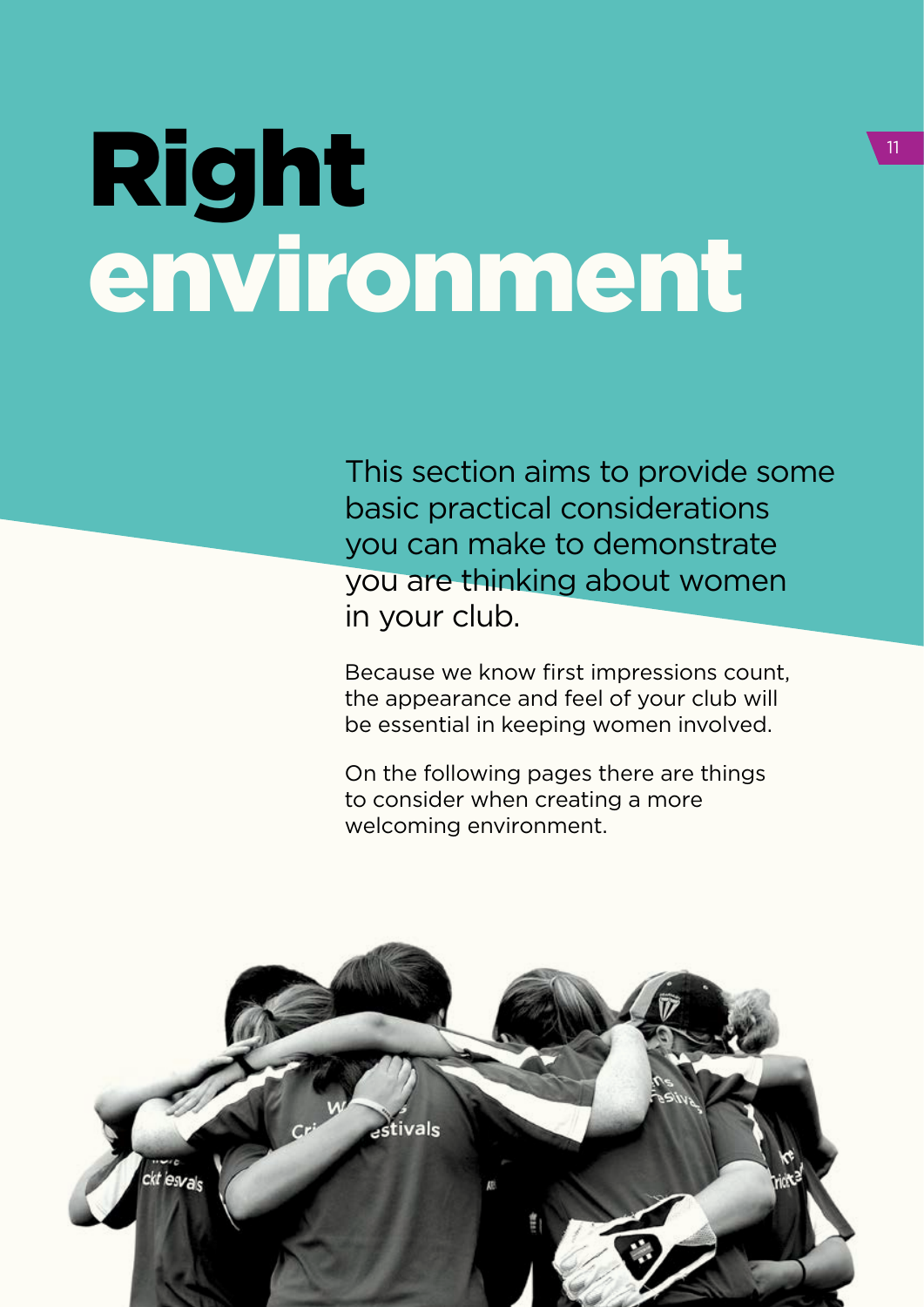### **Right environment** Does your club offer the right facilities and welcome people?

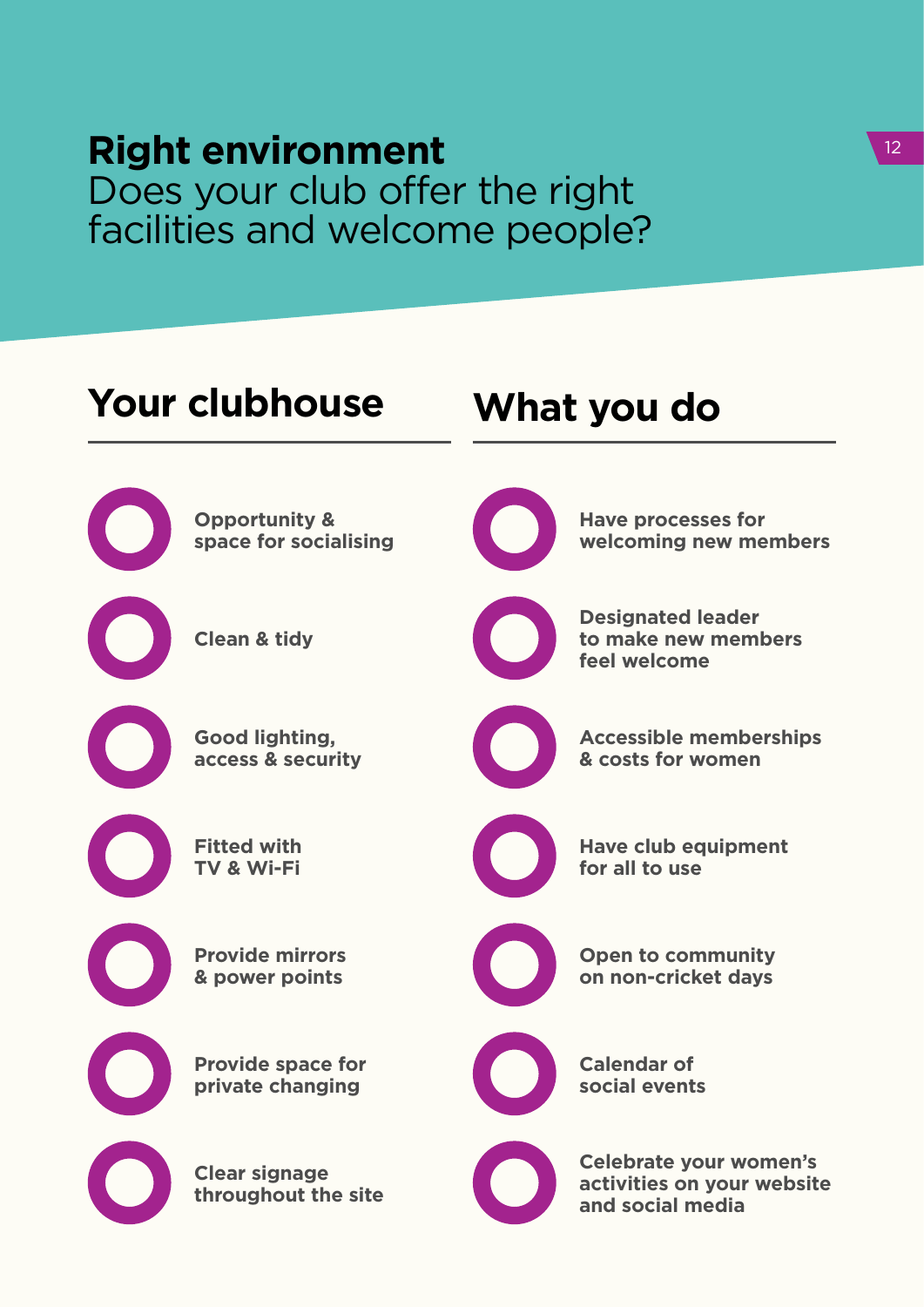# Right offer

It has been found that the 'traditional cricket offer' isn't the most engaging offer for women who are looking to engage in a social, friendly and inclusive cricketing activity.

As a result cricket is recommending an offer that is a little bit different, certainly for those who are new to the game.

#### **For this particular audience, this offer must:**

- Be fun and inclusive (everyone gets an opportunity to bat and bowl)
- Ideally be 30-60 minutes in duration
- Be played with a soft ball
- Require no specialist equipment or clothing
- Be led by someone who understands their motivations
- Be played in teams or pairs
- Include small sided games such as Kwik, pairs and Diamond cricket

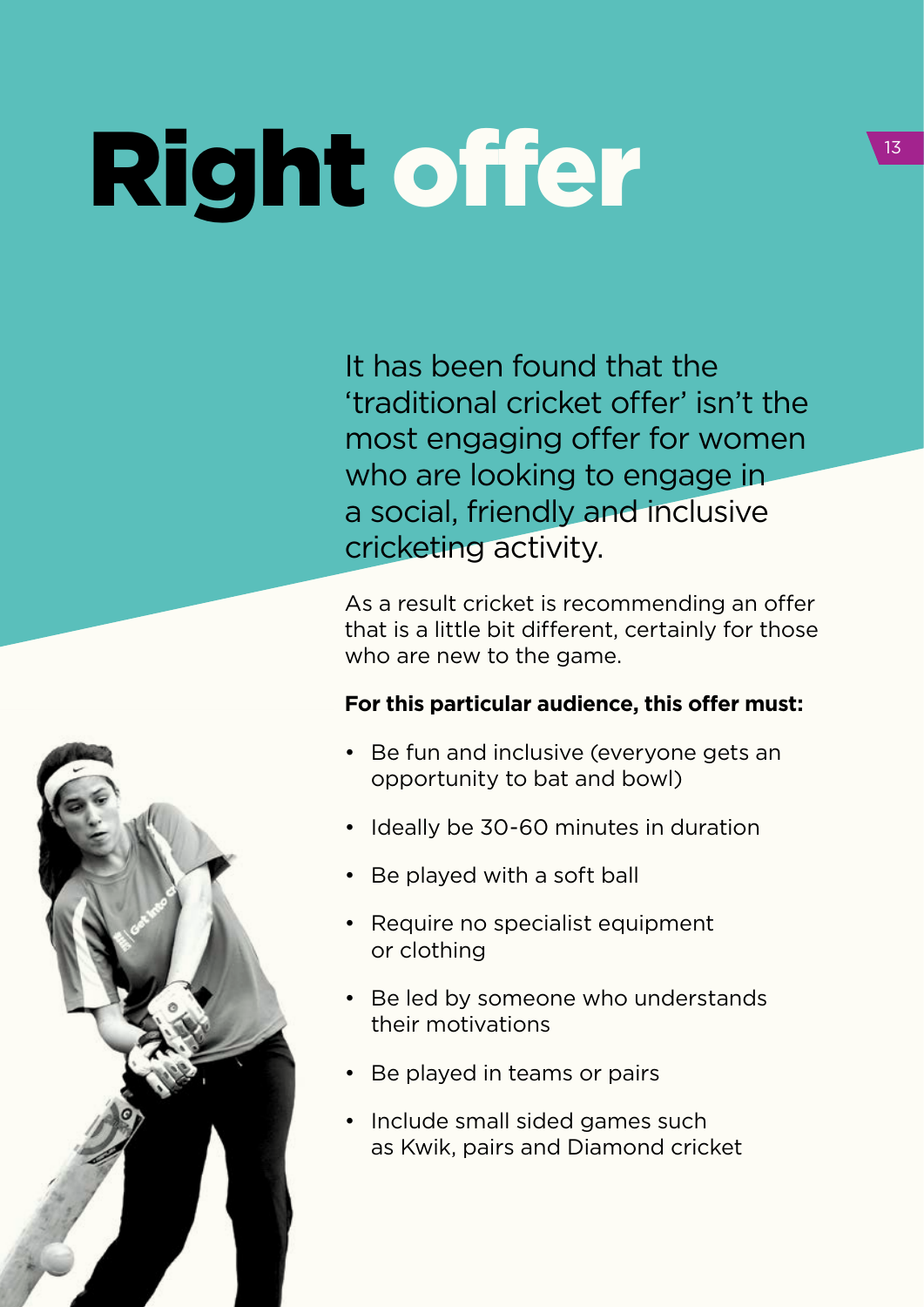# Right people

**Set Into crid<sup>e</sup>** 

Evidence both within the game and from other leading organisations such as Sports Coach UK and Women in Sport (WiS) shows that having the right session leader or activator with the right people skills has an impact on women's satisfaction and performance in the game.

On the following page we hope to provide you with the necessary information on how best to work with women who are new to cricket and/or want to play a fun, social version of the game.

Furthermore we hope the guidance notes will also help you select the right person to lead the sessions.

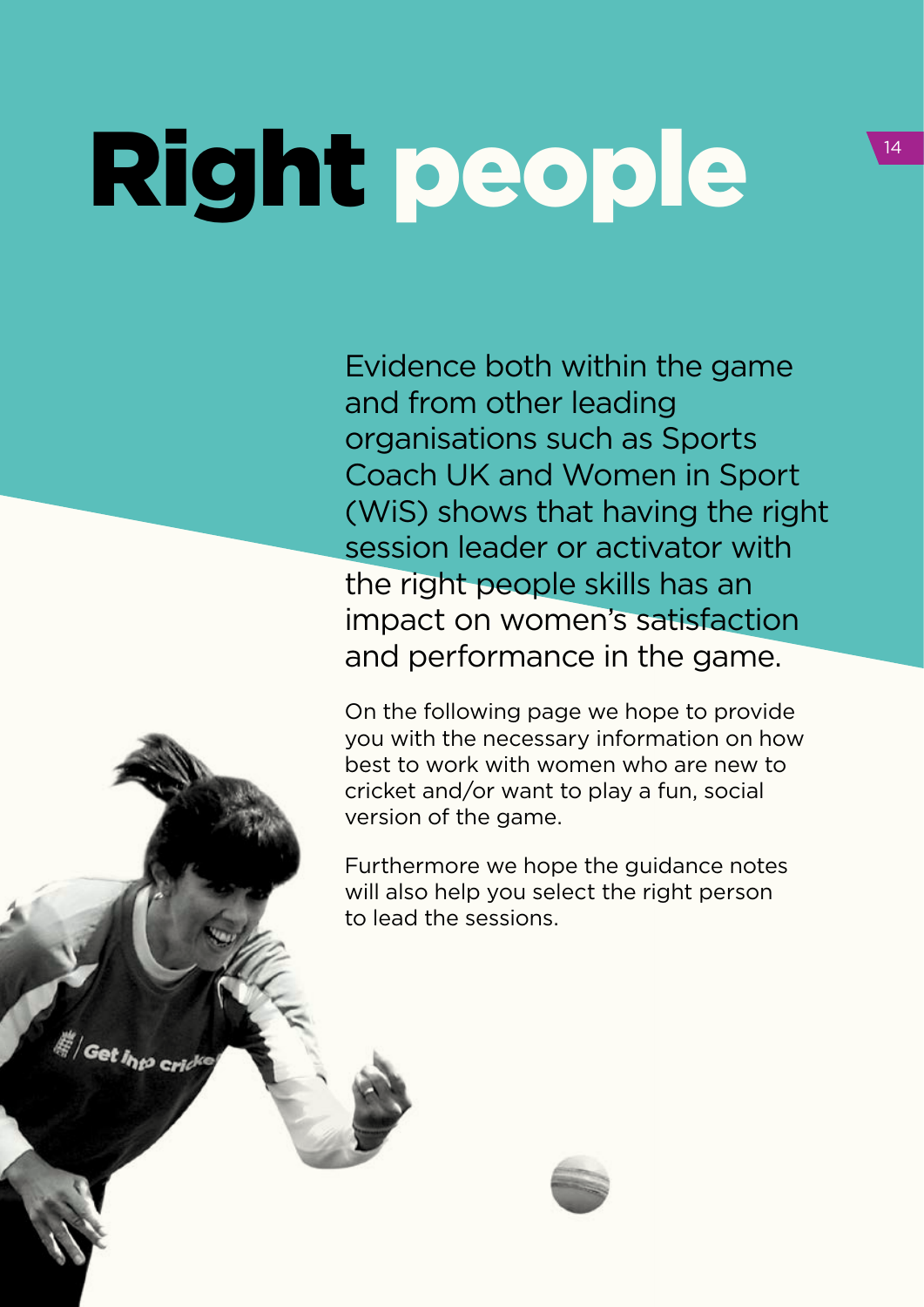## **Recruiting a session leader**

Not all session leaders will have the right skills to facilitate this offer. Selecting the right session leader is key.

#### **1. Recruitment**

- Be clear about commitment required – prepare a role description
- Use a trial period observe how the participants respond to the leader
- Are they committed to learning and developing their skills?
- Consider the skills required to support a women's session

#### **2. Get women involved in the process**

- Involve women in the selection process
- Ask women what makes a good session leader
- Ask women to comment on the sessions

#### **3. Check your leader's behaviours**

- Do they adapt sessions to meet the needs of the group and individual?
- Do they communicate in a clear and simple way?
- Do they deal with differing abilities and motives of why women play?
- Do they provide feedback to players?
- Do they place fun at the heart of their session?
- How do they interact with the players?
- Are they inclusive?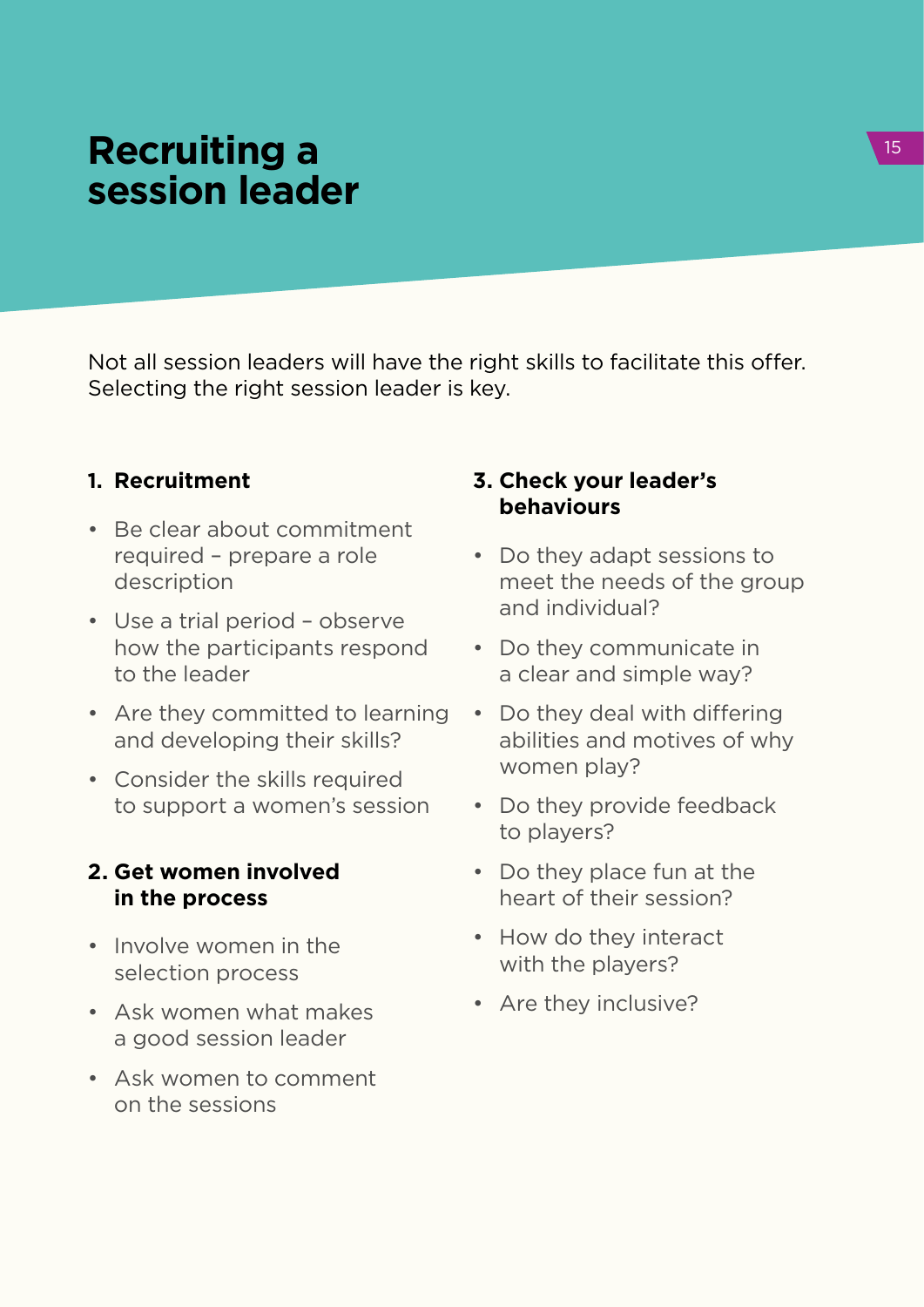

**Recent cricket surveys shows that having fun, feeling good and spending time with friends are key reasons women continue to play.**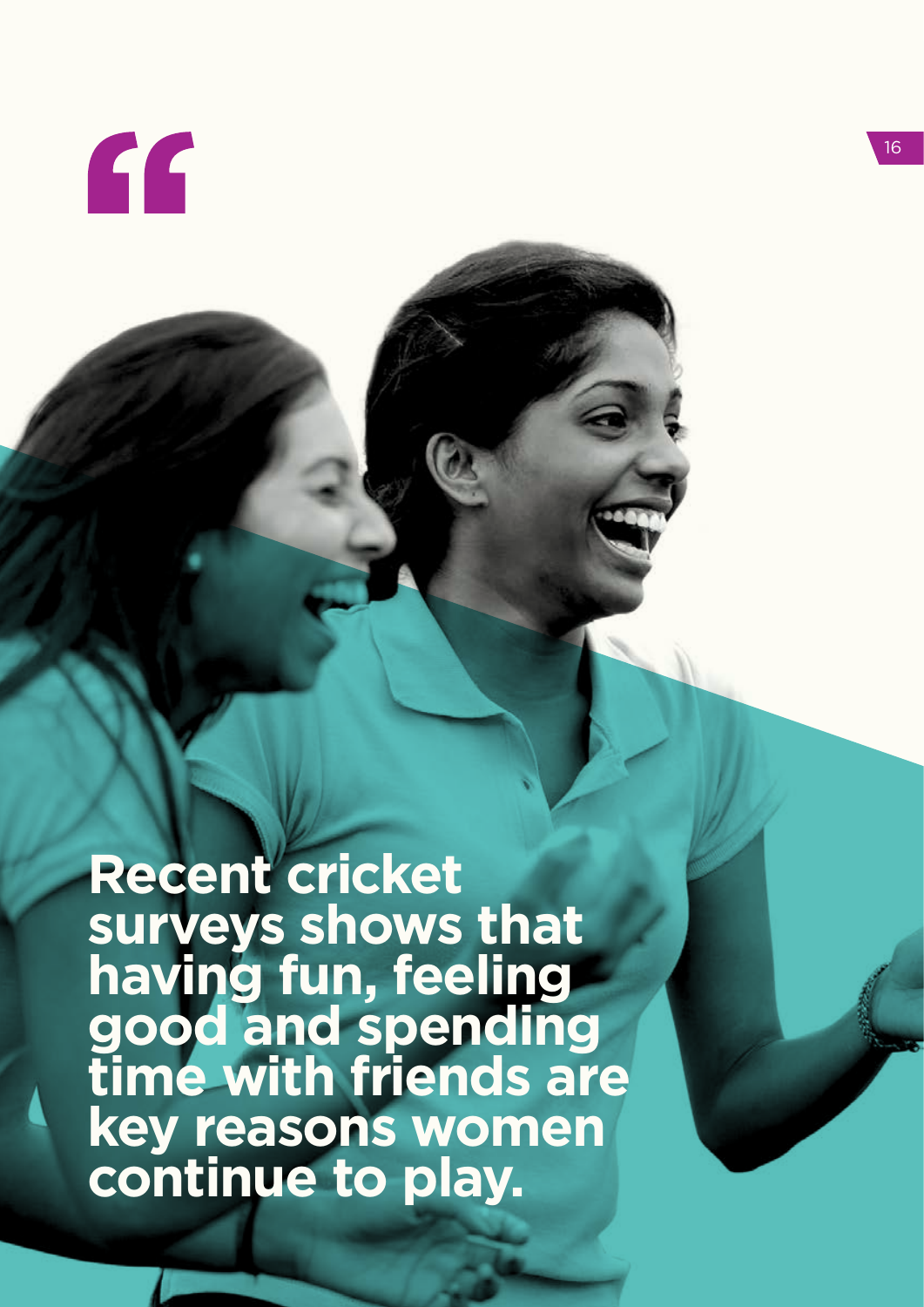# Right session

### Make your sessions:

#### **Fun**

Make sessions fun – provide lots of games & inclusive activity

#### **Fresh**

Be creative & flexible – keep activities fresh & introduce new things

#### **Inclusive**

Be inclusive – develop drills & games that cater for all abilities

#### **Progressive**

Give progression & other opportunities (players & volunteering)

### A session leader should:

#### **Feedback**

Give honest feedback about individuals' abilities

#### **Listen**

Listen to your players – get them to help you develop activities

#### **Praise**

Give praise & celebrate performance

#### **Socialise**

Allow time for participants to socialise – it adds to enjoyment & helps them work harder in the session

#### **Use team ethos**

Women will want to perform for their friends

#### **Question**

Allow time for participants to reflect on their performance & ask questions

#### **Inspire**

Use peers who inspire others to be involved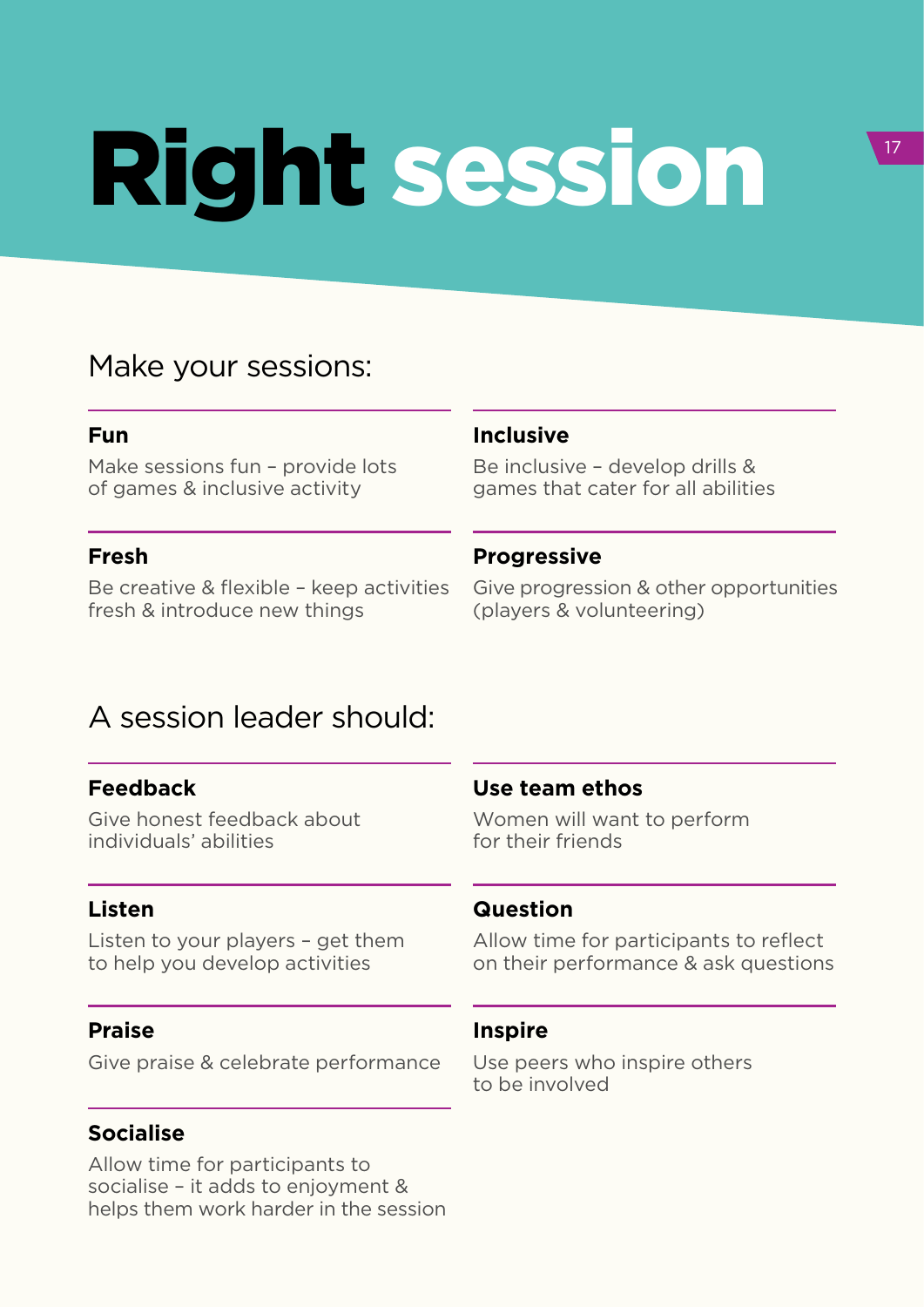## How to recruit players

### **Marketing and promotion**

This section offers guidance on how best to engage women in cricket.

Understanding your target audience is important to inspire uptake – consider who is most likely to attend, what motivates them and what they want from their experience. Potential participants will be all around you in your local community or even already a part of the club. Tailor your sessions and promotional activity accordingly to keep them coming back for more.

#### **Suggested target audience**

- **•** Connected to existing club members, such as mums, sisters, daughters or partners
- Women in the community, especially those active in other groups or sports



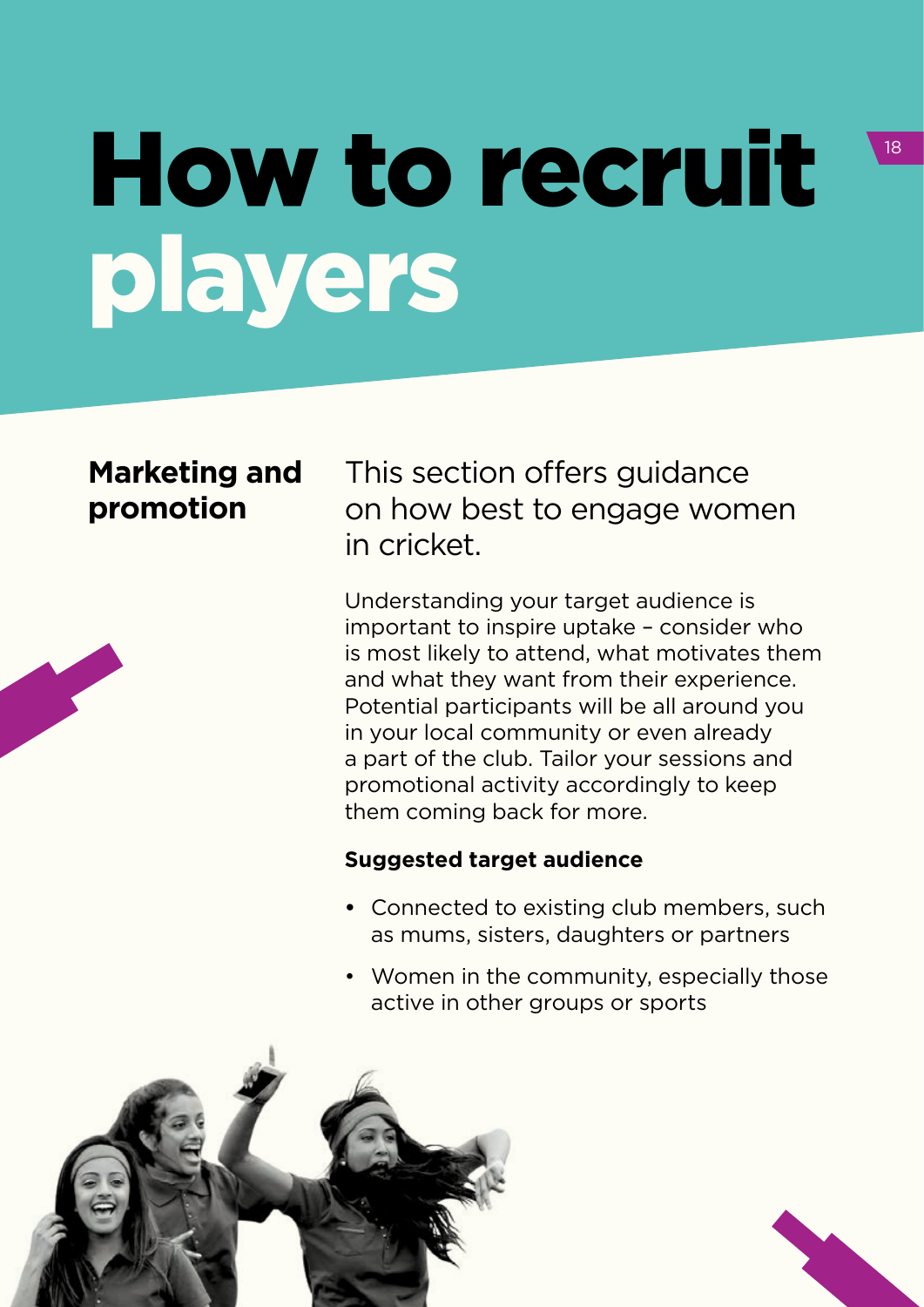### **Key considerations: Practical** For promotional material

Women should feel they have all the information they need ahead of participating – consider including the following in promotional material (e.g. posters, social media and websites):



19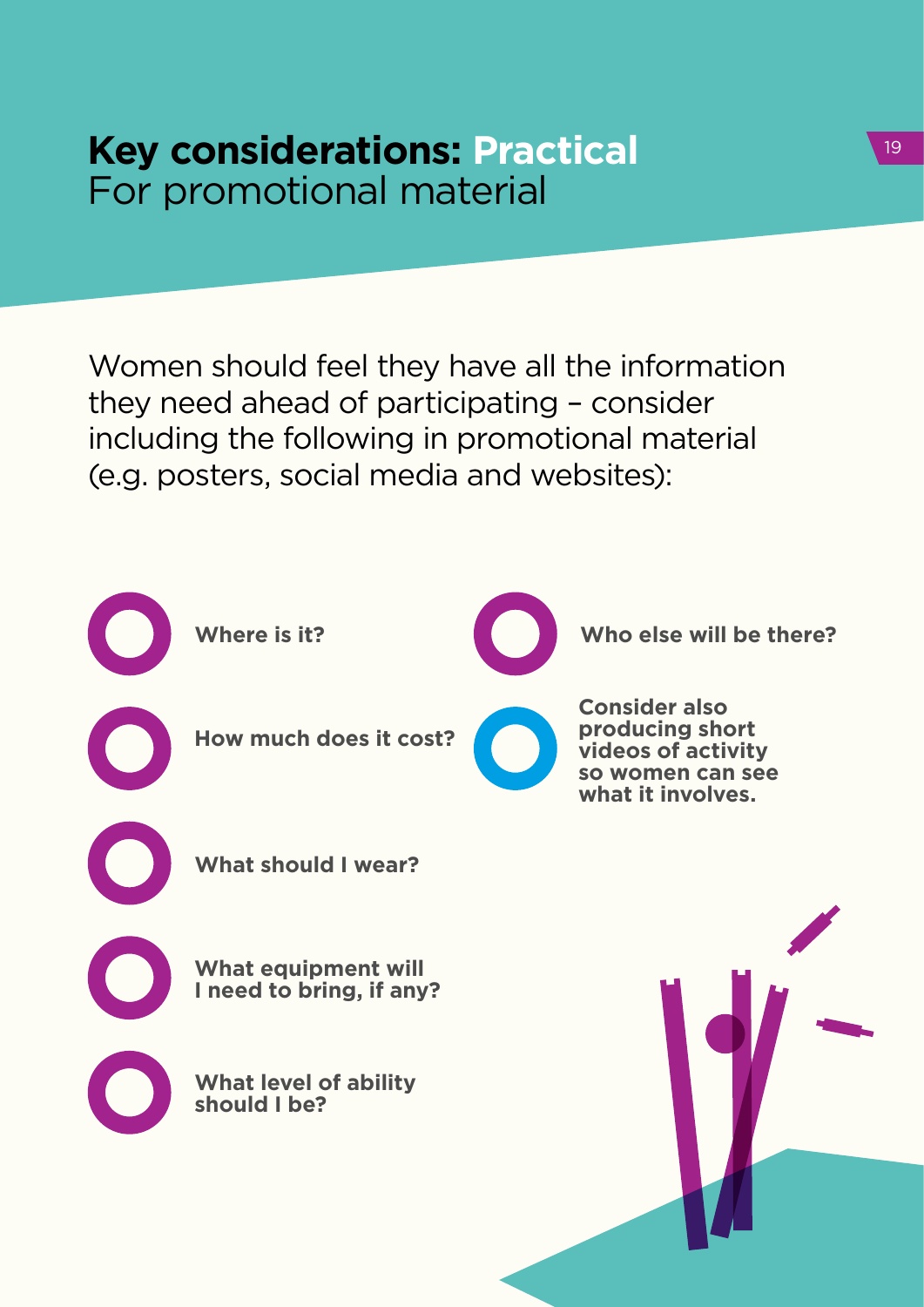## **Key considerations: Emotional** For promotional material

Focus on what motivates women to play in your promotional material. Think about how you demonstrate that cricket can help women look good, feel good and spend time with thier family and friends. Here are some ideas to start your messaging in promotional material:

> **A great way to catch up with friends or meet new people**

**If current members, it's an opportunity to become more involved in club life** 

**An opportunity to develop new skills or discover new places (be outdoors)**

**An effective way to de-stress after work, education, or looking after family**



**A beneficial way to spend time with family**

**Use images of women aged 14-40 smiling and engaging with one another\***



**Focus on the use of words such as inclusive, fun, social, friendly, soft ball, family, introductory and community**

\* Please email the ECB at **diversitymatters@ecb.co.uk** to request images if required

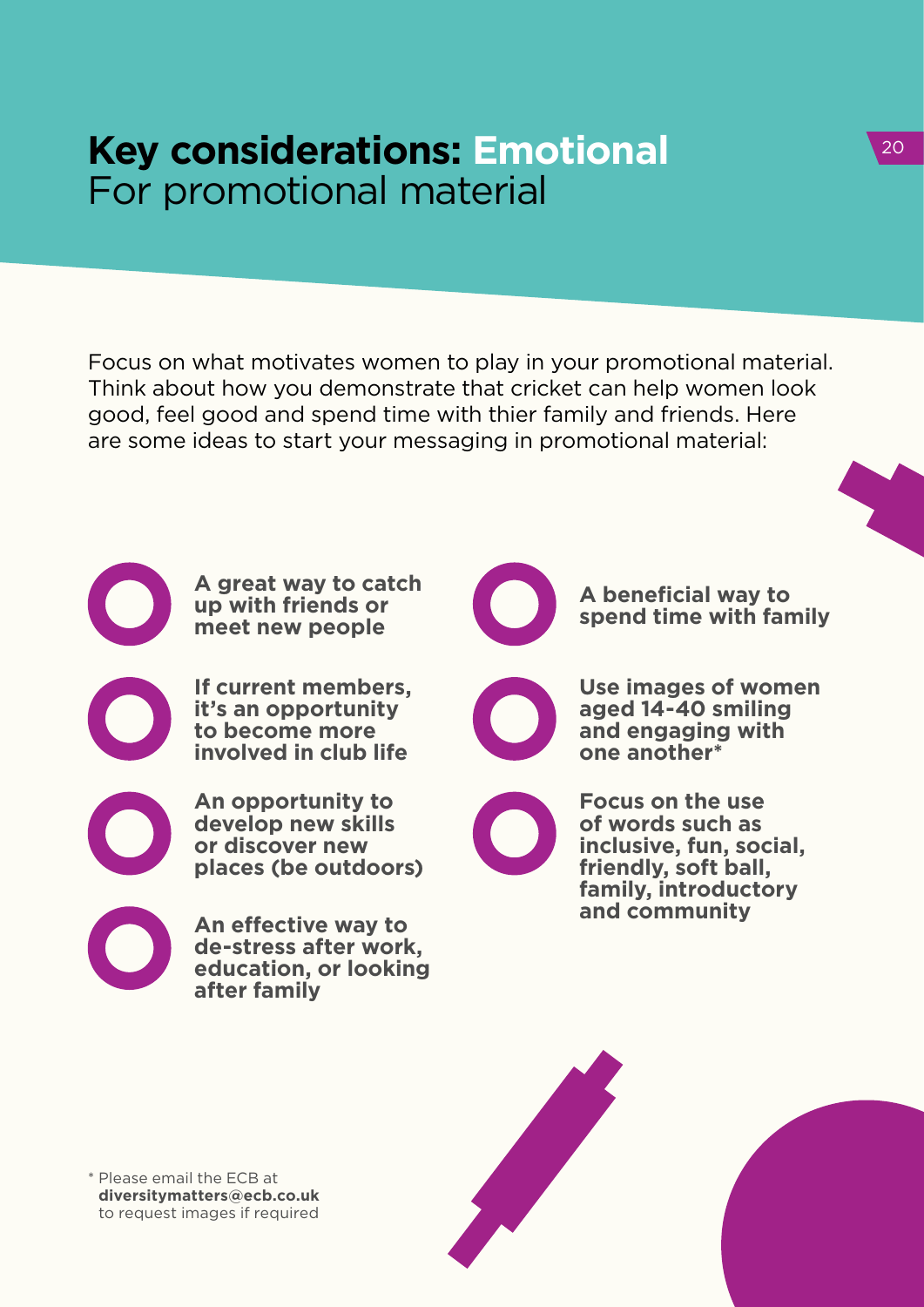## **Recruiting & retaining 21 April 22 April 22 April 21 April 21 April 21 April 22 April 21 April 21 April 21 April 21 April 21 April 21 April 21 April 21 April 21 April 21 April 21 April 21 April 21 April 21 April 21 April**

Making sport happen for women relies on local women of all ages, sizes, abilities and backgrounds becoming active, celebrating it and encouraging others to join them. Below is some guidance on how best to promote your sessions and club activities to the suggested target audience.

#### **1. Get support**

Who can help you spread the word? Get the support of influential people, partners and other sports or teams to help spread the word within the local community – word of mouth is consistently the best recommendation. In addition, face-to-face recruitment allows women to get immediate reassurance, both from meeting a friendly face and being able to ask questions before committing.

#### **2. Spread the word**

Personalise your posters and leaflets with information of your sessions and place them where your target participants will see them. Include details of the basics, such as timings and venue, what to wear, any changing facilities available, and socialising opportunities.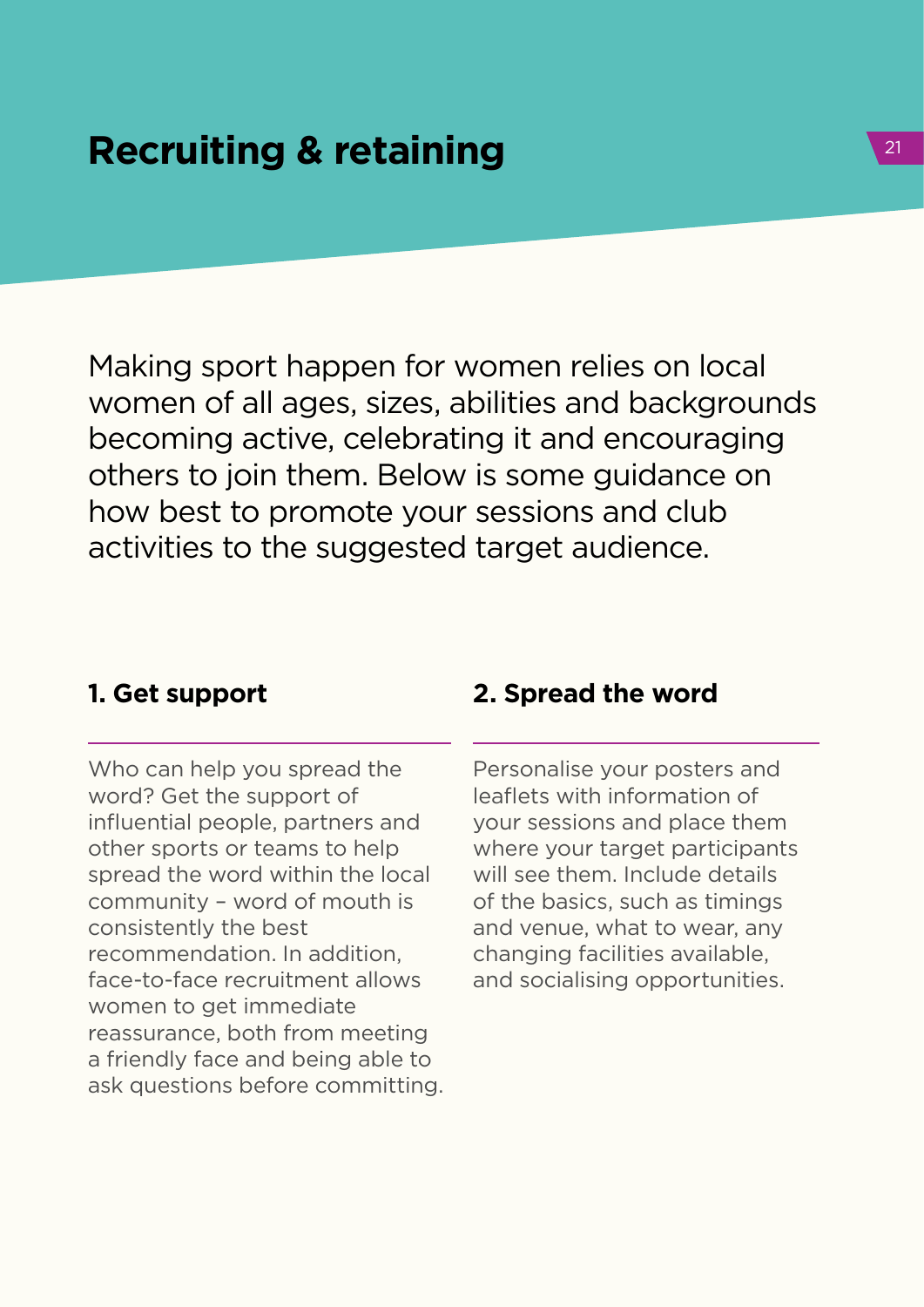#### **3. Promote**

Utilise your club's

communications channels. For example, any local papers or radio, newsletters or bulletins, and any associated online and social media. Ensure consistent and up-to-date information is available across all channels (website, social media, and partner organisations). Reframe activities as quality time to spend with friends and family. Consider promoting activities in nonsports-associated venues, e.g. local library or supermarket.

#### **4. Be social**

Use online and social media to expand the reach of your communications, attract new participants and keep current ones engaged and coming back for more. Provide a personal touch, for example text message reminders about forthcoming sessions, or messages to offer encouragement after missed sessions.

#### **5. Language**

Use words that resonate with the target audience, e.g. fun, freedom, friendly, excitement. Myth bust in communications – make it clear that you don't have to be super fit and that others will be beginners as well.

#### **6. Share good news**

Once your sessions are up and running, be sure to share any good news or stories to help attract more members, players or volunteers. Use relatable people to help women understand that this could be for them.

#### **7. Celebrate**

Celebrate their achievements to keep them coming back. Bringa-friend discounts encourage women to overcome a fear of going alone.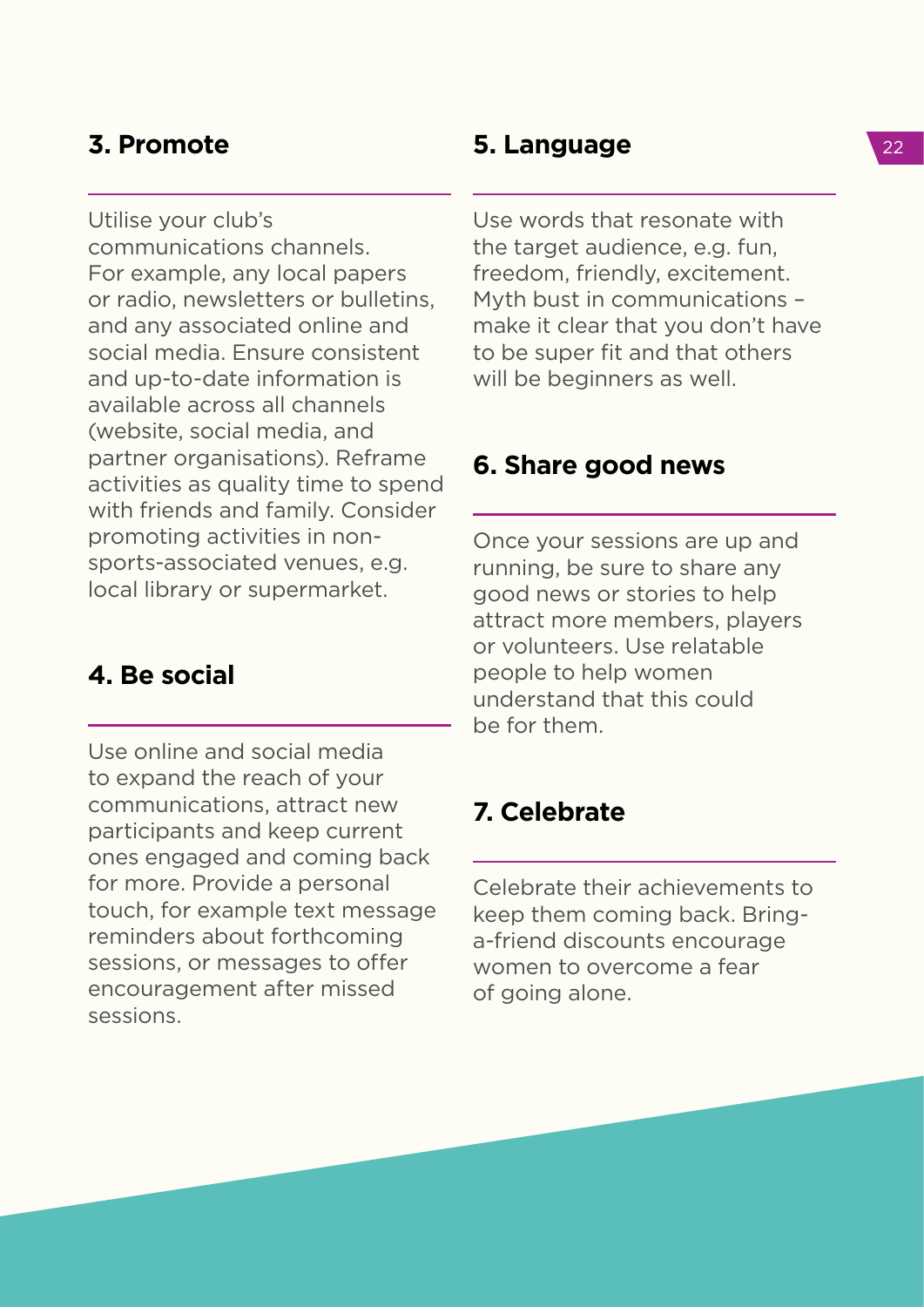"

**We hope these tips will encourage your volunteers to inspire local women to have a long and enjoyable engagement in cricket.**

Brie

23